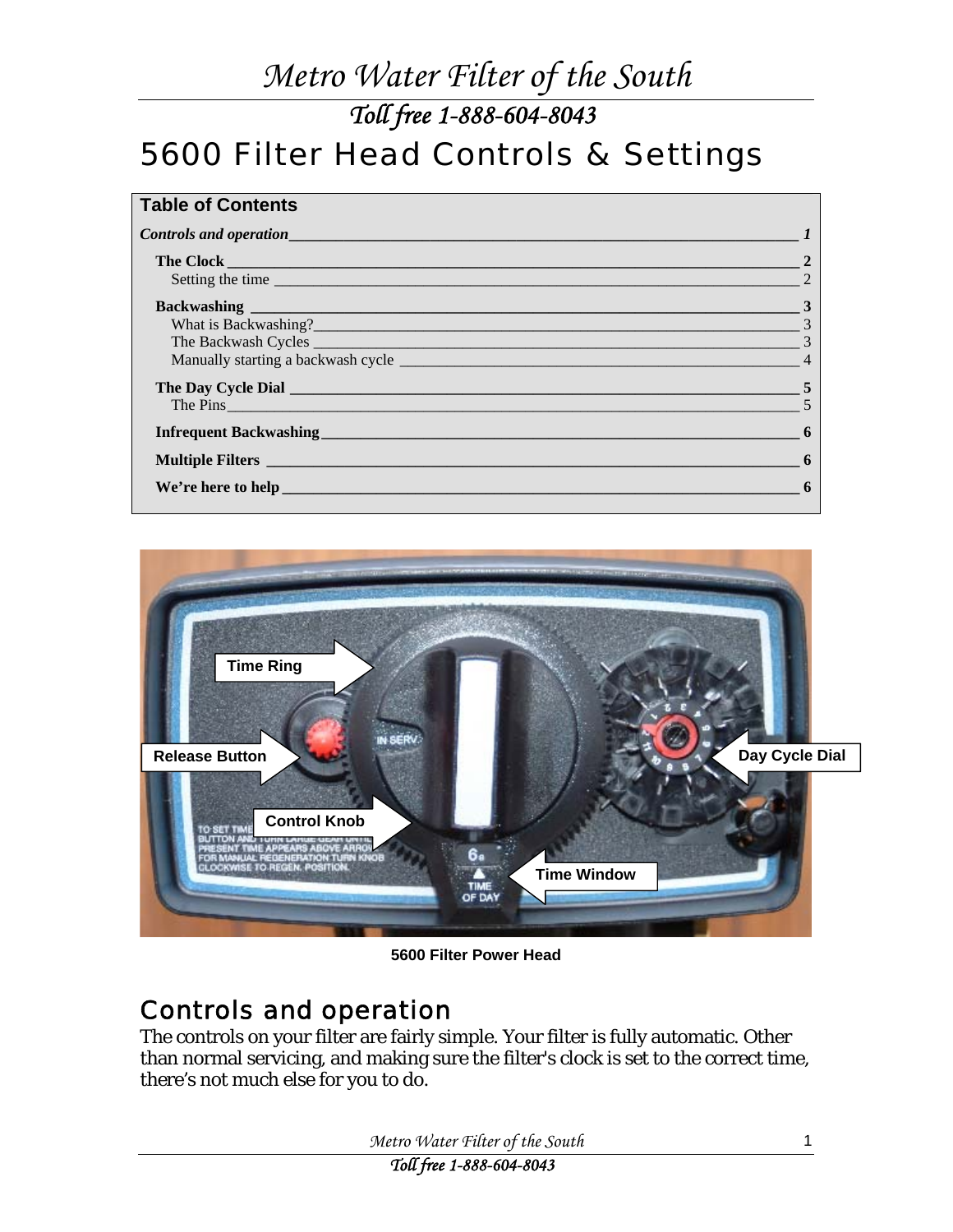### *Toll free 1-888-604-8043*

<span id="page-1-0"></span>The controls on our 5600 power head (photo above) consist of the Control Knob (the large knob in the center of the head), the Time Ring (the large cog wheel behind the Control Knob), the red Release Button, and the Day Cycle Dial (to the right of the Control Knob).

### *The Clock*

The single most important thing you can do is to check and adjust the time. It's important, critical even for some filters, that the correct time of day be maintained. If the time is off, the filter will clean itself at the wrong time. When this happens, the filter goes into by-pass mode. Any water you use during this time will be unfiltered.

In many cases this can cause severe problems. For instance, if you have a Mixed Bed Filter and use the water during it's cleaning cycle, sediment will be pulled into your system. If you have a Conditioner that removes manganese (that unpleasant rotten egg smell), and use water when the filter is cleaning itself, unfiltered, smelly water will be drawn into your system.

) Note: Once manganese enters your system, it can be very difficult to remove.

### **Setting the time**

Setting the time on our filters is extremely easy.

- 1. Check the Time Window (below the Control Knob) for the correct time of day.
- 2. If the time is not correct, press and hold the red Release Button.
- 3. While holding in the red Release Button, rotate the Time Ring (behind the Control Knob). Keep rotating the Time Ring until the correct time of day shows in the Time Window.
- 4. Release the red button.



**Setting the time** 

*Metro Water Filter of the South* 

*Toll free 1-888-604-8043*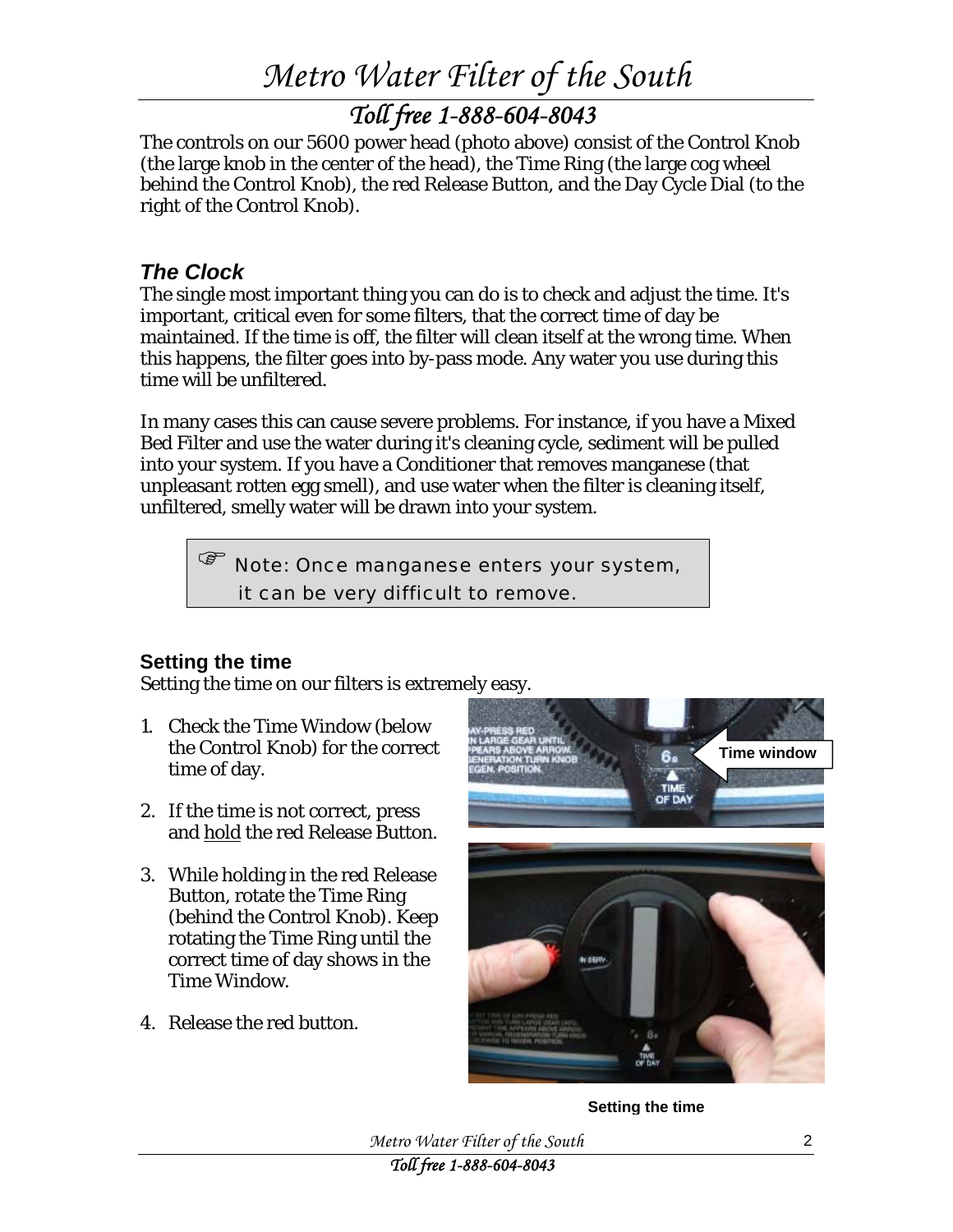*Toll free 1-888-604-8043* 

<span id="page-2-0"></span> $\sqrt{\mathscr{E}}$  Note: Be sure to check for AM or PM time since our filters run on a 24 hour clock. You'll see 'a' for AM or 'p' for PM in the Time Window.

### *Backwashing*

#### **What is Backwashing?**

Backwashing is the term we use for cleaning the filter. All filters eventually become loaded and must either be changed, replaced, or cleaned. Our filters clean themselves.

Normally we set our filters up to clean themselves every 3-4 days. However this can vary greatly depending on water usage and the capacity of the filter. When we installed your filter, we determined the optimum number of days that your filter will need to clean itself and set the controls accordingly.

 $\sqrt{\mathscr{E}}$  Note: We strongly recommend you do not change the number of days that your filter backwashes. If you think your filter is not backwashing often enough or think it's backwashing too frequently, please talk to one of our service men the next time they're out servicing your system.

Reducing the number of times a filter backwashes could overload the filter causing it to cease functioning. If the filter is too badly overloaded we will have to rebuild it - a rather costly prospect.

#### **The Backwash Cycles**

When the filter enters the backwash mode, the Control Knob advances clockwise.

As it advances, the current stage of the backwash cycle is shown.

Here the Control Knob is in the normal operating position. The window shows "IN SERV", meaning the filter is in service, its normal service mode. This is the mode the filter stays in most of the



**Window showing 'In Service"**

*Metro Water Filter of the Sout.*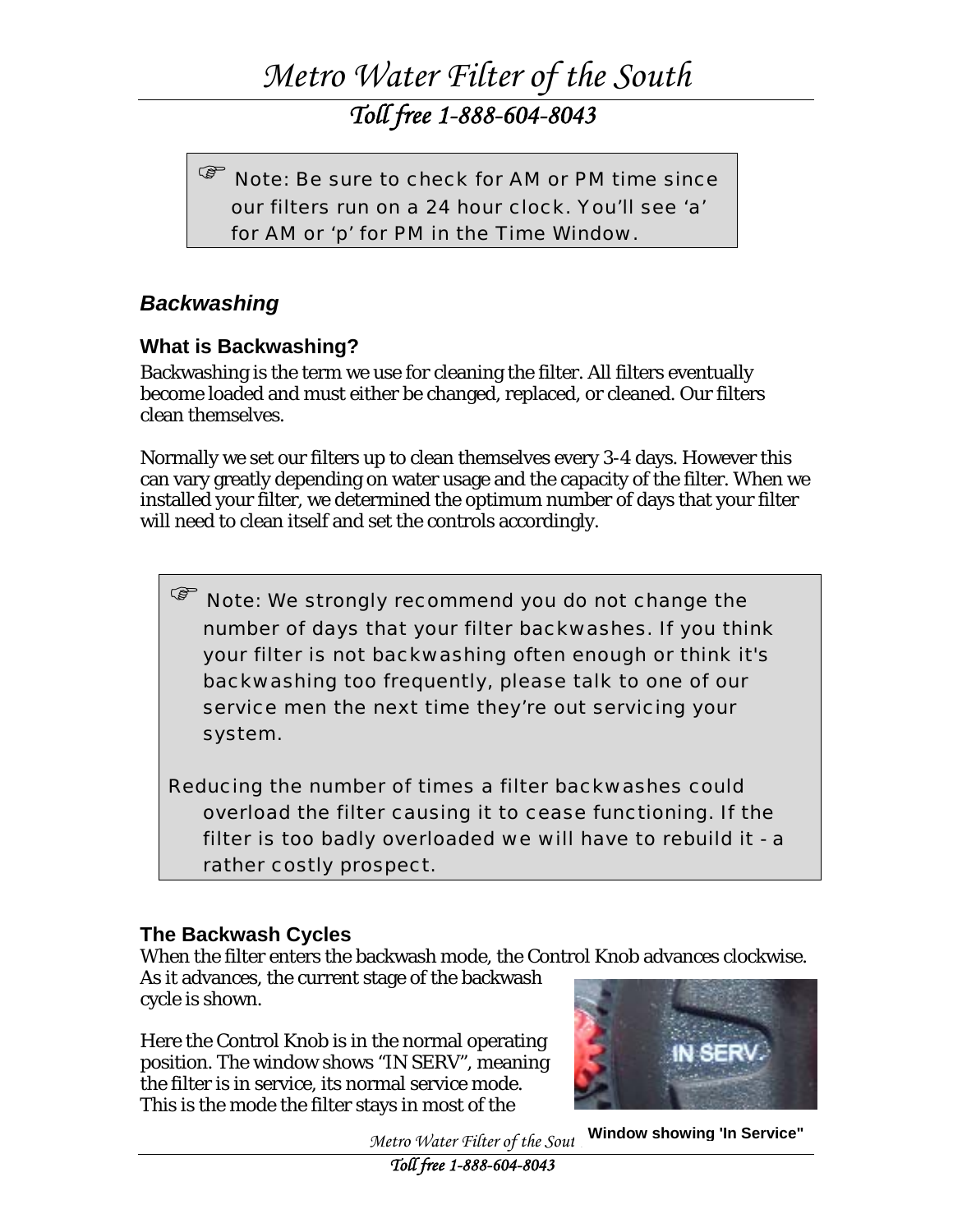## *Metro Water Filter of the South Toll free 1-888-604-8043*

<span id="page-3-0"></span>time.

Once the backwash cycle has begun, the Control Knob advances and displays, each stage of the backwash cycle. In the photo shown below, the filter has entered the first stage of the backwash cycle. The Control knob displays "START B.W.", meaning the backwash cycle has started. As the knob advances, other stages will appear in the window.



**Filter entering the Backwash (B.W.) mode**

#### **Manually starting a backwash cycle**

You can manually begin a backwash cycle by rotating the Control Knob, clockwise, just a bit. Turning the knob a few clicks is all that's needed to start the backwash cycle. The internal motor will take over and automatically advance the filter through the various stages of backwashing. After about 2 hours, the backwash cycle will end and the Control Knob will return to its normal operating position.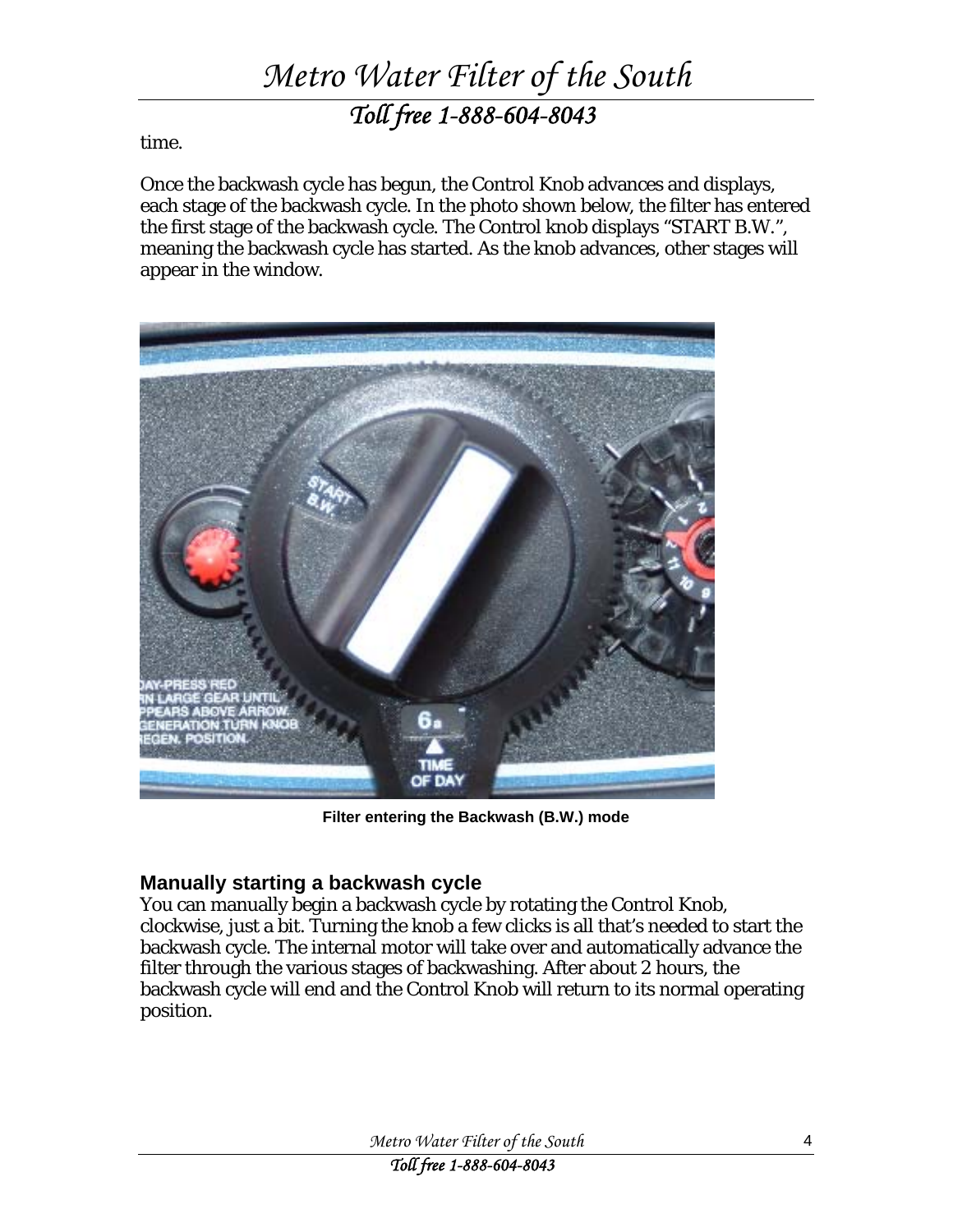## *Metro Water Filter of the South Toll free 1-888-604-8043*

### <span id="page-4-0"></span>*The Day Cycle Dial*

This dial controls the number of times the filter will backwash within a 12-day cycle. At the end of the 12-day cycle, the filter will repeat the cycle.

The days in the cycle are numbered from 1 to 12 around the face of the dial. The current day in the cycle is indicated by the red pointer. (The red pointer does not move. The dial rotates counter clockwise around the pointer.)

You can rotate the dial and set it to any day you wish. If you have more than one filter, it's best to set them all to the same day (I.E. day 1) and then set each filter to backwash on a different day.



**Day Cycle Control Dial** 

#### **The Pins**

The position of the pins (in or out) determine whether the filter will backwash on a given day. Pushing a pin outward will cause the filter to backwash on that day in the 12-day cycle.

In the photo seen here, the filter will backwash on day 10 (the pin has been pushed out). The filter will not backwash on days 9 and 11 (the pins are pushed in).

When all the pins are pushed in, the filter will never clean itself. When all the pins are pushed out, the filter will clean itself everyday.



**Pin positions** 

*Metro Water Filter of the South*